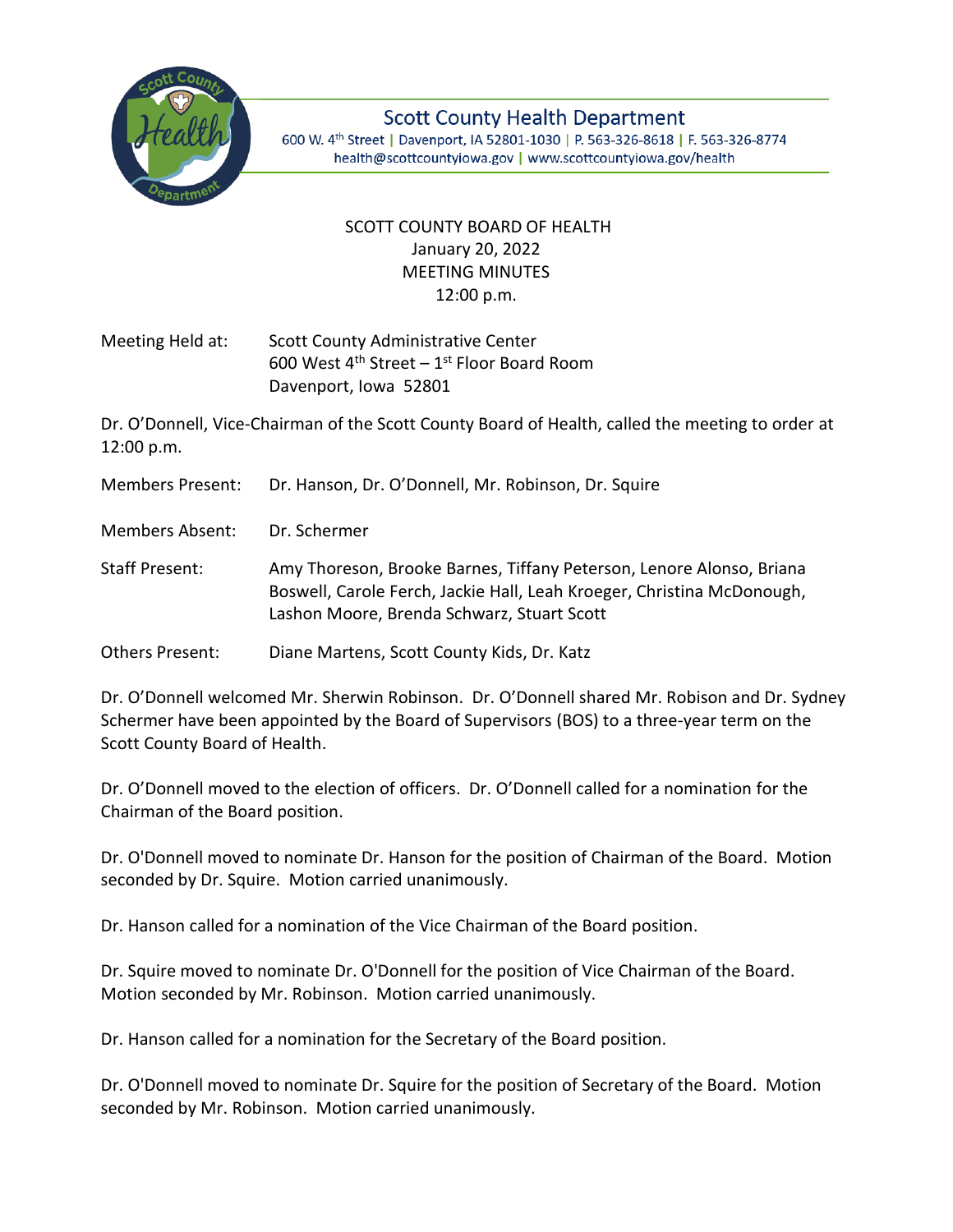Dr. Hanson called for a motion to accept the agenda. Dr. O'Donnell moved to accept the agenda. Motion seconded by Dr. Squire. Motion carried unanimously.

Dr. Hanson called for a motion to accept the minutes. Dr. O'Donnell moved to approve the minutes of the December 16, 2021 Board Meeting. Motion seconded by Dr. Squire. Motion carried unanimously.

The following reports were reviewed and discussed by the Board:

## A. Director's Report

Amy Thoreson recognized the following employee for his years of service with the department.

• Logan Hildebrant, Environmental Health Specialist 6 years January 11

Mrs. Thoreson reported staff continues to meet with the Iowa Department of Public Health (IDPH) and the jail staff weekly as a result of an outbreak of COVID-19 in the facility. The current outbreak has had no hospitalizations and one emergency room visit. The Health Department staff are routinely testing jail staff and symptomatic inmates.

Mrs. Thoreson shared she participated on the interview panel for the IDPH Medical Director. Mrs. Thoreson explained there were two candidates interviewed and both candidates are from the State of Iowa. As part of the interview process, the candidates met with three separate groups which included leadership of IDPH, staff groups from IDPH, and a group of external stakeholders. The negotiation process is now underway with the chosen candidate.

Mrs. Thoreson shared staff has had an initial conversation with Debra Thompson who previously worked for IDPH as a policy advisor and legislative liaison regarding working with the department as a consultant. Mrs. Thoreson is exploring the possibility of Ms. Thompson coming to the department to do education with staff and the Board of Health to share her knowledge of the legislative process, advocacy strategies, and communication techniques.

Mrs. Thoreson asked Stuart Scott, Community Health Interventionist to share his partnership efforts in the community. Mr. Scott reported he attended a collaboration meeting with UnityPoint Health and CADS/Robert Young Center concerning their Building Strong African Families (SAAF) initiative, the Community Resource Outreach meeting hosted by Community Health Care, the Honor Homeless Person Memorial, and a coalition-building meeting with Armani Family Services. Mr. Scott explained the Health Department celebrated World AIDS Day at NorthPark Mall by providing free and confidential HIV/AIDS and hepatitis C testing. Mr. Scott's role is to build relationships throughout the community in an effort to expand HIV testing and education.

Mrs. Thoreson asked Lashon Moore to speak about the IDPH Immunization Quality Improvement (QI) site visit. Mrs. Moore shared members of the department's Immunization Team participated in the site visit with Kelli Smith, IDPH Nurse Consultant. The group reviewed various metrics and discussed the implementation of a QI project that will take place over the course of a year. The team will follow-up with Ms. Smith at two months, six months, and one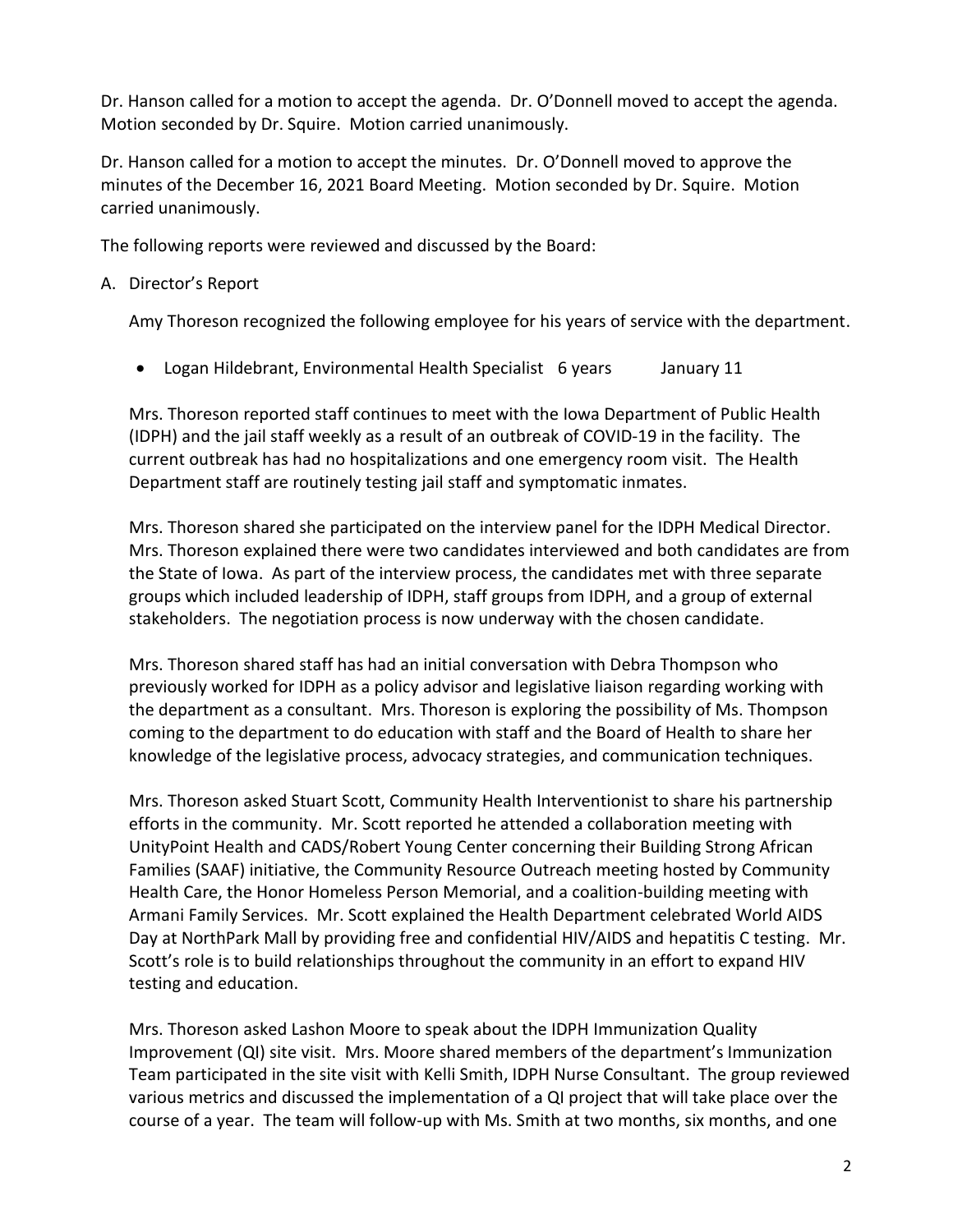year to see if efforts made an impact on increasing the vaccination rates for those children in the department's medical home.

Dr. O'Donnell stated over the last eighteen months immunizations as a whole in the community are lagging.

Dr. Hanson added as a nation there is going to need to be a major emphasis on the importance of why immunizations and an effort to rebuild confidence.

Mrs. Thoreson noted prior to the pandemic the Immunization Coalition group was actively meeting and it is time to reconvene the group.

Mrs. Thoreson provided an overview of COVID-19 cases for Scott County. As of this meeting, over 36,000 individuals have tested positive in Scott County. Scott County's positivity rate has been 25% to 30% during the weeks preceding the meeting.



Mrs. Thoreson asked Dr. Katz to explain the above graphs. Dr. Katz shared the reported infections shown on the *Infections and 14-day Moving Average* graph are substantially underestimated with the underestimate mainly due to unreported point of care testing in nontraditional venues (home testing). Dr. Katz noted the fourteen-day moving average (focused on the Omicron interval starting in mid-December) at the peak was 160 infections per 100,000 individuals per day, which is slightly above the peak of Fall 2020. Dr. Katz added this represents more infections than Scott County has seen at any point during the pandemic.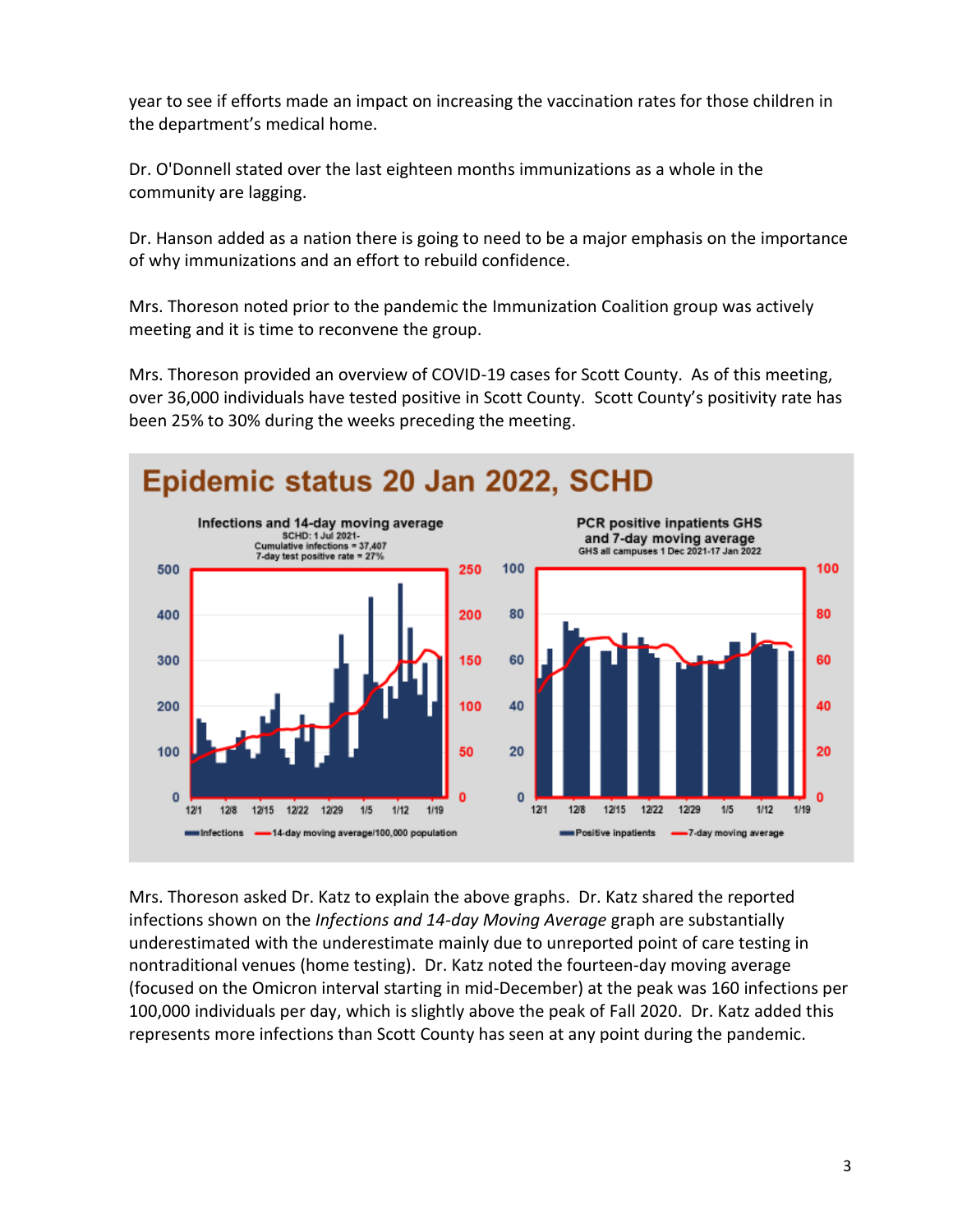Dr. Katz shared the *PCR Positive Inpatients* graph represents inpatients at all Genesis Health System campuses. Dr. Katz pointed out that looking at the two graphs, they represent a rising number of cases and a flat number of hospitalizations.

Dr. Katz explained the message continues to mask properly, social distance, and complete the full series of vaccinations including the booster dose. The full series of vaccinations, including the booster dose, continue to reduce the risk of severe illness, hospitalization, and death.

Dr. Katz noted areas of the country and the world that were among the first to be impacted by the Omicron variant are starting to see their COVID-19 numbers level off, or improve, but the next several weeks will be important to know if that pattern continues and if Scott County will see the same results.



Dr. Katz shared the above graph illustrates 85% of sequences from Scott County processed by the State Hygienic Laboratory (SHL) are the Omicron variant.

Mrs. Thoreson shared the TestIowa test kits are continuing to be distributed and are in demand.

Mrs. Thoreson asked Brooke Barnes to update the Board on the pop-up COVID-19 testing sites. Mrs. Barnes explained she has received several calls from the community concerned if the popup COVID-19 testing locations were legitimate. In response to the complaints, staff has reached out to IDPH and SHL sharing the concerns. A CLIA (Clinical Laboratory Improvement Amendments of 1988) officer from SHL has made visits to several COVID-19 pop-up testing locations in Scott County to gather information to determine if the sites are connected with a CLIA certified laboratory, and if they are accurately reporting their test results to IDPH. The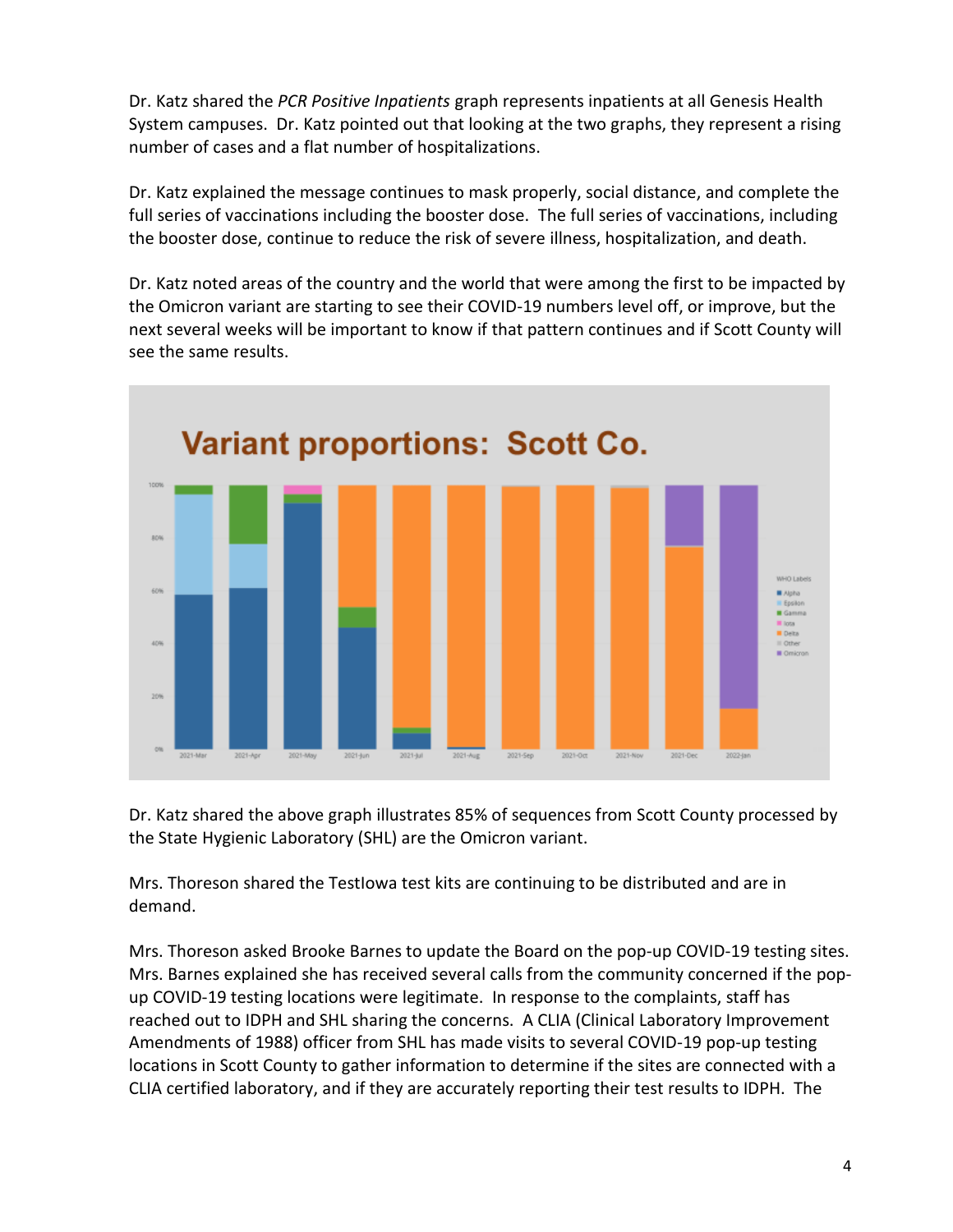information gathered is reviewed and shared with the Centers for Medicare and Medicaid Services (CMS) who issues a compliance or noncompliance letter to the testing site.

Mrs. Hanson asked if there has been any complaints about the sites asking for payment.

Mrs. Barnes shared they have not received any complaints in regards to payment.

Mrs. Thoreson reported staff continues to meet with Community Health Care, Genesis, UnityPoint, and Scott County EMA weekly. Mrs. Thoreson gave a breakdown of the vaccine status of Scott County residents reported by the CDC. The population greater than 5 years of age fully vaccinated is at 62.3%, the population greater than 65 years of age is over 95% bringing the total Scott County fully vaccinated rate to 58.5%. The department continues to be the source for vaccines coming into the community for health care providers, excluding pharmacies that have the opportunity to access the vaccine through the National Pharmacy Partnership.

Dr. O'Donnell stated in reviewing the Public Health Activity Report, it indicates the COVID-19 positivity numbers were higher last year compared to the current year. Dr. O'Donnell commented with community members using home test kits that are not reported to IDPH, it will come to a point where the test data may no longer be reliable.

Dr. Katz noted that is why he no longer shows the epidemic curve by itself. The numbers represent the direction the curve is moving, but the raw numbers are not as reliable. Dr. Katz explained the most important metric currently is the number of inpatients in the hospital and the number of patients in the intensive care unit due to COVID-19.

- B. Dr. Hanson moved to the Public Health Activity Report for the month of December 2021.
- C. Dr. Hanson moved to the Budget Report for the month of December 2021.

Following discussion, Dr. O'Donnell moved to approve the claims. Motion seconded by Dr. Squire. Motion carried unanimously.

D. Dr. Hanson moved to the Scott County Kids Report.

Diane Martens, Scott County Kids Early Childhood Iowa expressed her appreciation to the Health Department and the Child Care Nurse Consultant as families and child care providers continue to navigate through the pandemic.

E. Dr. Hanson moved to the Title V, Local Public Health Services, and Tobacco Use Prevention Program Report.

Mrs. Peterson reported approval has been given from IDPH on the Memorandum of Understanding (MOU) with Obstetrics & Gynecology Associates, PC (The Group). The Group is having their legal team review the MOU with the hope of being able to provide Maternal Health direct services to clients on Wednesdays beginning in February. The  $1^{st}$  Five application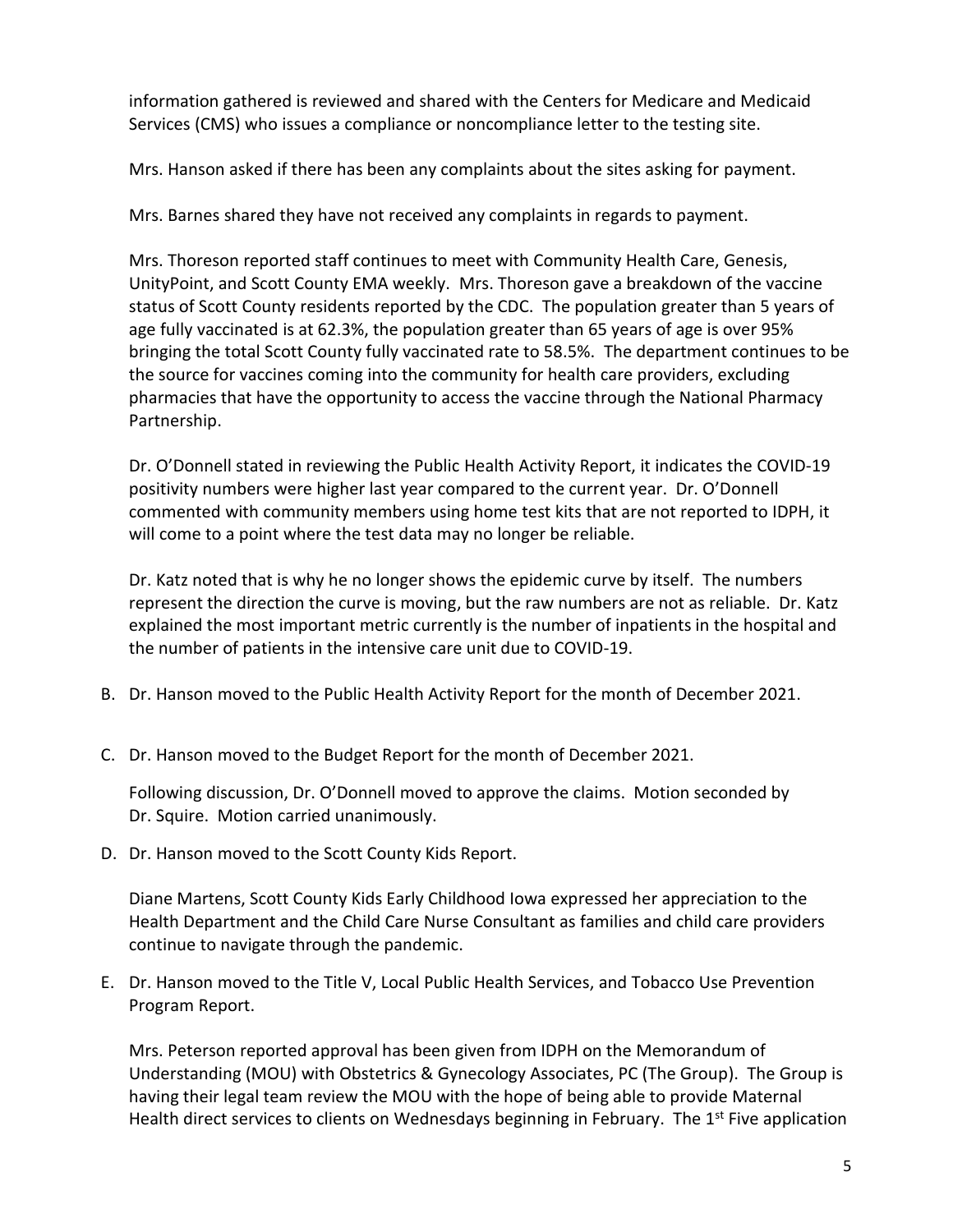has been released. A meeting is being planned with UnityPoint Muscatine to discuss how to move forward with the application. Mrs. Peterson shared they have learned the Request for Proposal (RFP) for the Maternal, Child, and Adolescent Health Grant will be two separate applications. The Maternal Health and Child Health applications are to be released in March and April. Mrs. Peterson was pleased to share the City of Maysville passed a comprehensive tobacco-free/nicotine-free parks ordinance.

Dr. Hanson called for a motion to accept the reports. Dr. O'Donnell moved to approve the reports. Motion seconded by Dr. Squire. Motion carried unanimously.

Dr. Hanson moved to Public Comment.

There were no comments.

- Dr. Hanson moved to Unfinished Business.
- A. FY'22 Scott County Health Department Budget Amendment

Mrs. Thoreson reported there are no updates to the FY'22 budget amendment that was presented at the December meeting. The Board of Supervisors will act on the amendment approval at the end of March. Mrs. Thoreson added the BOS will take action at their January 20, 2022 meeting on the proposed table of organization job description updates discussed at the September Board of Health meeting which are included in this amendment from a fiscal perspective.

B. FY'23 Scott County Health Department Budget

Mrs. Thoreson gave an updated overview of the FY'23 Health Department budget which included salary and benefits for staff. The total budget is \$7,758,558, revenue of \$2,790,061 and a tax asking of \$4,968,497. The FY'23 tax asking is back to the FY'20 level. Mrs. Thoreson acknowledged that the department is thankful to have the continued support of the BOS.

Dr. Hanson moved to New Business.

Overview of the Memorandum of Understanding (MOU) with the Iowa Department of Public Health for Tuberculosis Direct Observed Therapy and the Sub-MOU with Genesis Visiting Nurse Association.

Mrs. Thoreson explained the MOU is to provide directly observed therapy for suspected/confirmed cases of Tuberculosis.

Overview of the Memorandum of Agreement between the Iowa Department of Public Health, the Family Planning Council of Iowa, and the Scott County Health Department for Community Based Screening Services (CBSS) Project.

Mrs. Moore explained the agreement is established to maximize collaboration and to delineate the roles and responsibilities of IDPH's Sexually Transmitted Infection (STI) program, Family